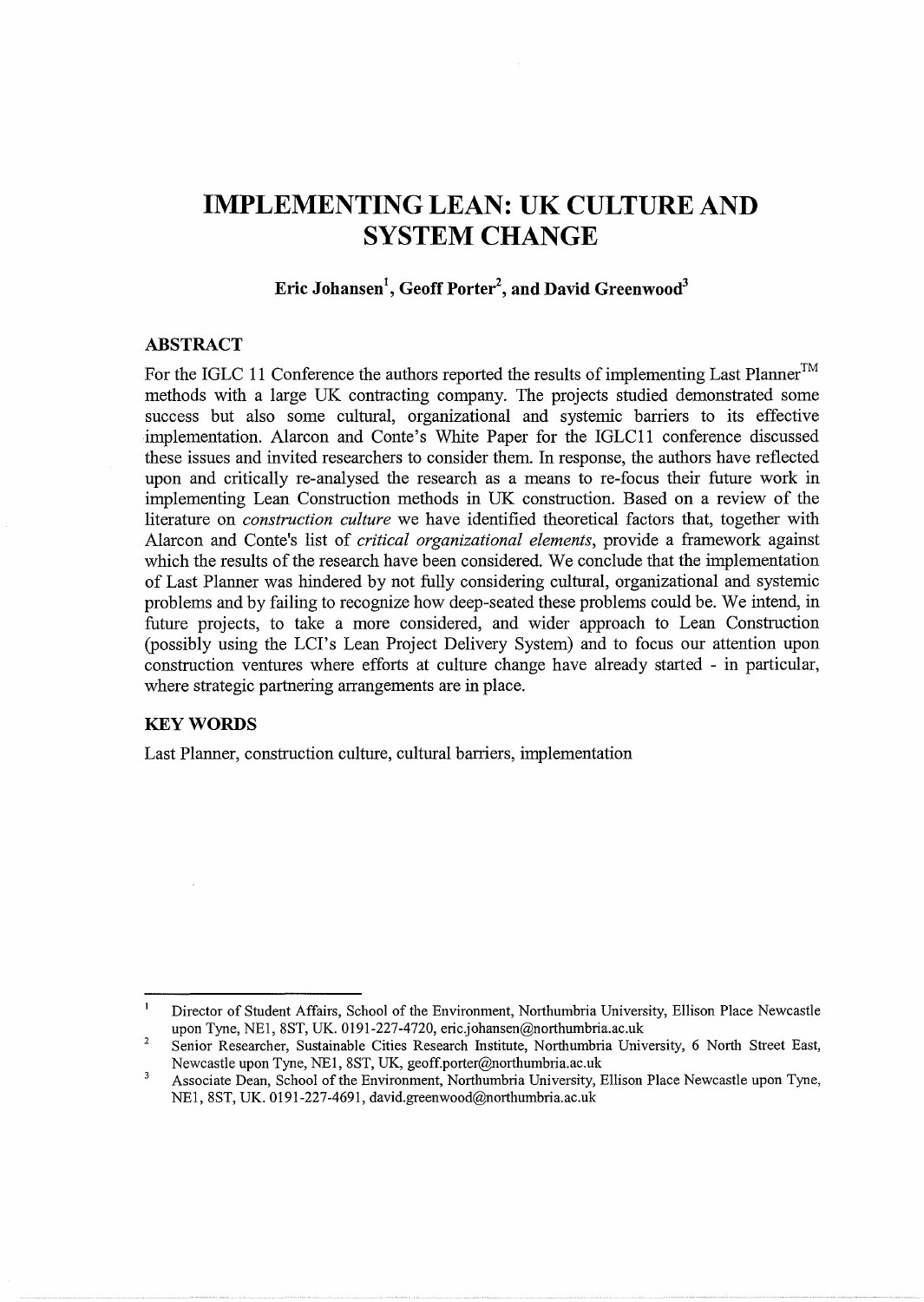#### **INTRODUCTION**

For the IGLC 11 conference Alarcon and Conte produced a White paper focused on the area of "Implementation" (2003). In it they raised questions about the cultural, organizational and systemic issues that make the implementation of improvements difficult, and they invited papers on these issues. It is considered that these issues refer to the formal and informal relationships that exist in construction. This and the paper will use the shorthand phrase "cultural barriers" to refer to these issues from this point. At the same conference, we presented a paper reporting the results of a project that attempted to implement the Last Planner<sup>™</sup> system on UK projects. This work was carried out with a large UK main contracting company; the construction arm of this company being assumed to being reasonably representative of UK contracting firms (Johansen & Porter 2003).

The project aimed to improve the existing planning system within the company and to test *Last Planner* as a formal way of achieving this. The research project is now complete, and the *ex ante* analysis indicates fairly clearly that the many of the issues raised by Alarcon and Conte were indeed critical to the implementation of Last Planner. In the present paper, we consider construction cultural issues and critically analyze the research project in the light of Alarcon and Conte's White Paper. By doing so, we consider what changes might be necessary for the successful implementation of Last Planner and the improvement of the planning process.

#### **BACKGROUND**

In June 2003 the authors presented their final report of a research project to implement the Last Planner<sup>™</sup> system on two projects for one of the UK's large main contractors. The report indicated some positive outcomes but also, to assist the company in implementing the system in future, suggested improvements to the methodology used. We discussed the implementation on one of the projects [Project A] and, as well as indicating some of the technical problems encountered, also mentioned some of the cultural barriers to effective use of the techniques(Johansen & Porter 2003).

The results on Project A were favourably received by the participating main contractor's staff and by the client. The project however, was delivered late. This may be considered to be a failure of Last Planner, though most of the reasons for this failure were considered to be cultural barriers to its implementation. The other project used for the study [Project B] was substantially late. Last Planner was not implemented in such a systematic manner as in the first project: there were however, similarities between the two projects in the cultural problems that were encountered.

In considering the next step in developing this research the authors considered the comments of Green (2001) that *"It is especially important that critical researchers are self critical.".* While not intending to take Green's Critical Management Studies approach to the work, the authors were aware that they should consider whether their enthusiasm for Lean Construction methodologies and particularly Last Planner had produced a non-critical approach to the research task which ignored cultural problems. It is important to acknowledge that for researchers with experience in the problems associated with managing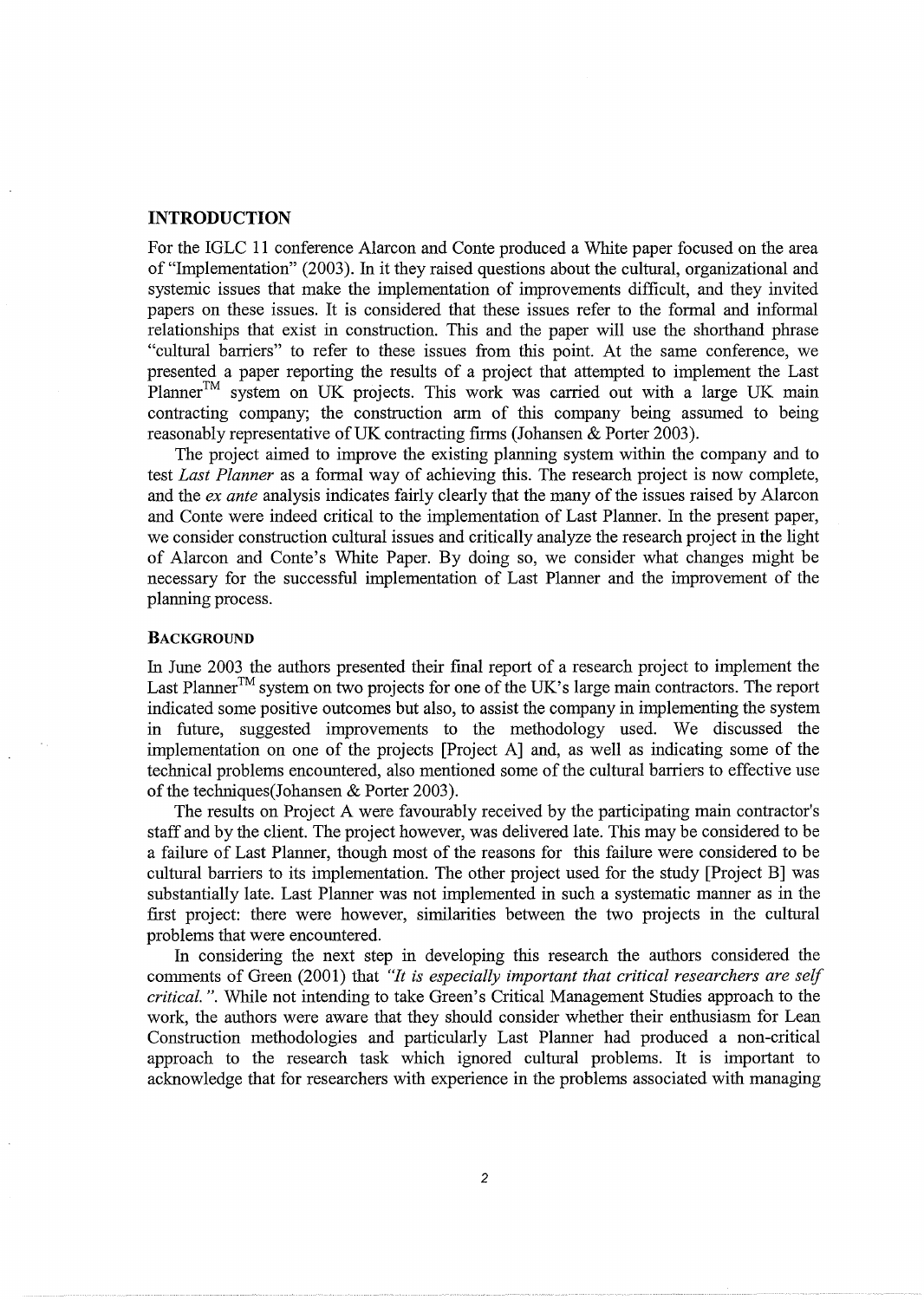construction projects Last Planner and the Lean Construction revolution can be seductive. People who have searched for many years for improvements in construction planning and organization in an industry with a reputation for not learning and repeating its faults are attracted by a system that promises both improvement and a learning-based system. Notwithstanding this, it is important to consider what the existence of these issues means for the next steps in the authors' attempts to research the implementation of Lean and Last Planner in construction.

#### CULTURE CHANGE

## **Construction** - a **dysfunctional industry?**

Ballard alludes to the problems with existing organization and culture in construction when he says that [about production control and the Last Planner] *"there was no place for it in traditional project management thinking"* (Ballard 2003).

There has been much written about the number and range of ineffective reports into the performance of construction in the UK previous to 1994. Perhaps these are best summed up by Sir Michael Latham (1993) *"it has been a depressing experience to re-read previous reports to the Government including those of Sir Harold Emmerson (1962) and the Banwell Committee (1964). Many of the problems which they tackled still persist".* 

Wild (2004) in a study which seeks to re-interpret the research done by the Tavistock Institute of Human Relations from the 1960's suggests that the difficulties of UK construction are recurring and institutional, and that the industry is confused and uncertain: although new pressures for change now exist historical data suggest a slow response. He quotes Andrews and Derbyshire (1993) regarding unification of the UK industry as a method for improving it. They say "If *so many have preached unification of the UK construction industry for so long with so little effect how could we succeed? Is it indeed a lost cause? Have we been barking up the wrong tree all these years? Is it our destiny to build a fragmented future on a fragmented past and make the best of it?* ".

Considering the construction industry from a sociological viewpoint Wild (2002) says that historical research shows that construction is *"unmanageable":* it is self-fragmenting and its projects are *temporary multi organizations* (after Stringer 1967) involving players that assemble to carry out tasks but keep their own organizations' interests. This results in discrepancies in values and power-differentials that result in both instability as well as problems in balancing the ends and means of a project. There are differences in people's expectation of one another and of their roles: Project roles are weak compared with core organization roles. This is made more complicated when many interfaces exist, as is the case in projects: individuals have to cross multiple boundaries involving cultural diversity as well as dealing with organizational versus project pressures. These are further affected by power/prestige issues and people may revert to the stability of their domestic roles if they cannot handle the uncertainties of the temporary multi-organization. Wild concludes that *"Finally different organizations have different stakes in and commitments to a project and therefore uncertainties configure differently for them, as do motives to override these uncertainties"* (Wild, 2002).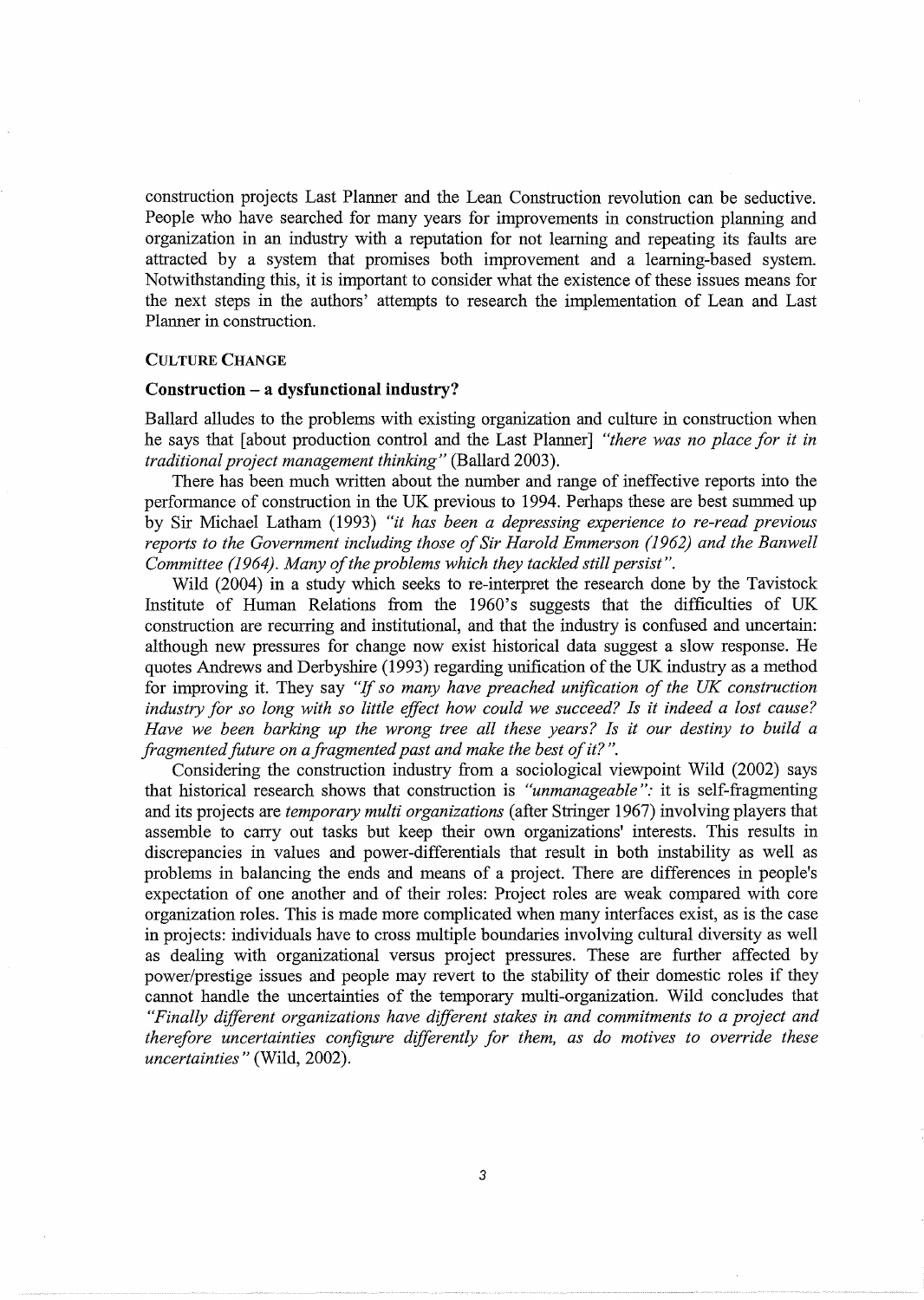## **Attitudes**

In his paper of 1998 Seymour reports on the issues that arose in a case study of an evaluation report of a project in which he tries to *"give some sense of the UK cultural context"* related to the useful dissemination of Lean. While the context is mainly concerned with the design rather than production end of the construction process he does point out that a key issue is the altering of mindsets.

Seymour's case study also provides evidence of what Ballard and Howell call the *"product mentality* " where a contractor is more concerned with his own work (and how he perceives the cost/value equation) than how the client might see it. This contractor still cares about his customer in terms of not wanting to "overcharge" for his work (this is not the case of trying to "rip off' a client) but appears to be unable to see that the clients concerns are with the whole of the facility being delivered and that the contractor's concern only for his own part of it is not providing the customer with true value. Seymour wonders whether these people should be ignored or have their attitudes changed.

Melles (1997) is reflecting on similar issues when he proposes that the most important goal of a lean system is to change peoples' attitudes and produce a common company philosophy.

#### **Worker involvement**

Green's work has consistently criticized the construction management research community's interest in what he calls the *"dark side of lean"* (2000). He believes that lean construction research is one sided and has ignored work which equates lean methods to instrumentalist, control based systems which exploit workers and are rooted in "hard" Human Resources Management (Green, 2001). While the authors would not agree wholeheartedly with his premise about the research community, anecdotal evidence from their experience would support the idea that there are certainly managers within construction who see Lean as being about command and control and forcing efficiency. However, the authors interpretation of Last Planner, in particular, has always been that it is about empowerment and transfer of commitment - at least to the foreman level and preferably beyond. Green may be correct though, when he suggests that there is a lack of strategic support for the development of improvements at the team level. Last Planner is offered as a solution to team level problems and perhaps efforts are directed at this level without fully thinking through the need for strategic support to provide the correct context, environment, training and support to allow it to be applied properly.

#### **The Supply Chain**

Forbes et al (2000) mention that *"It is critical to break away from the* tradition of treating project design and production as separate functions.". This re-iterates one of the key theoretical issues. It is evinced by examples from the work of the UK-based Construction Productivity Network, which is one of the bodies supported by the government to disseminate best practice and support changes in construction culture. The CPN Members report E3151 (2003) points out the necessity to have the supply chain (and site personnel) work together collaboratively and also says that unless these groups are prepared to buy into Last Planner it will not work. Another report (E4102, 2004) discusses the ways to create a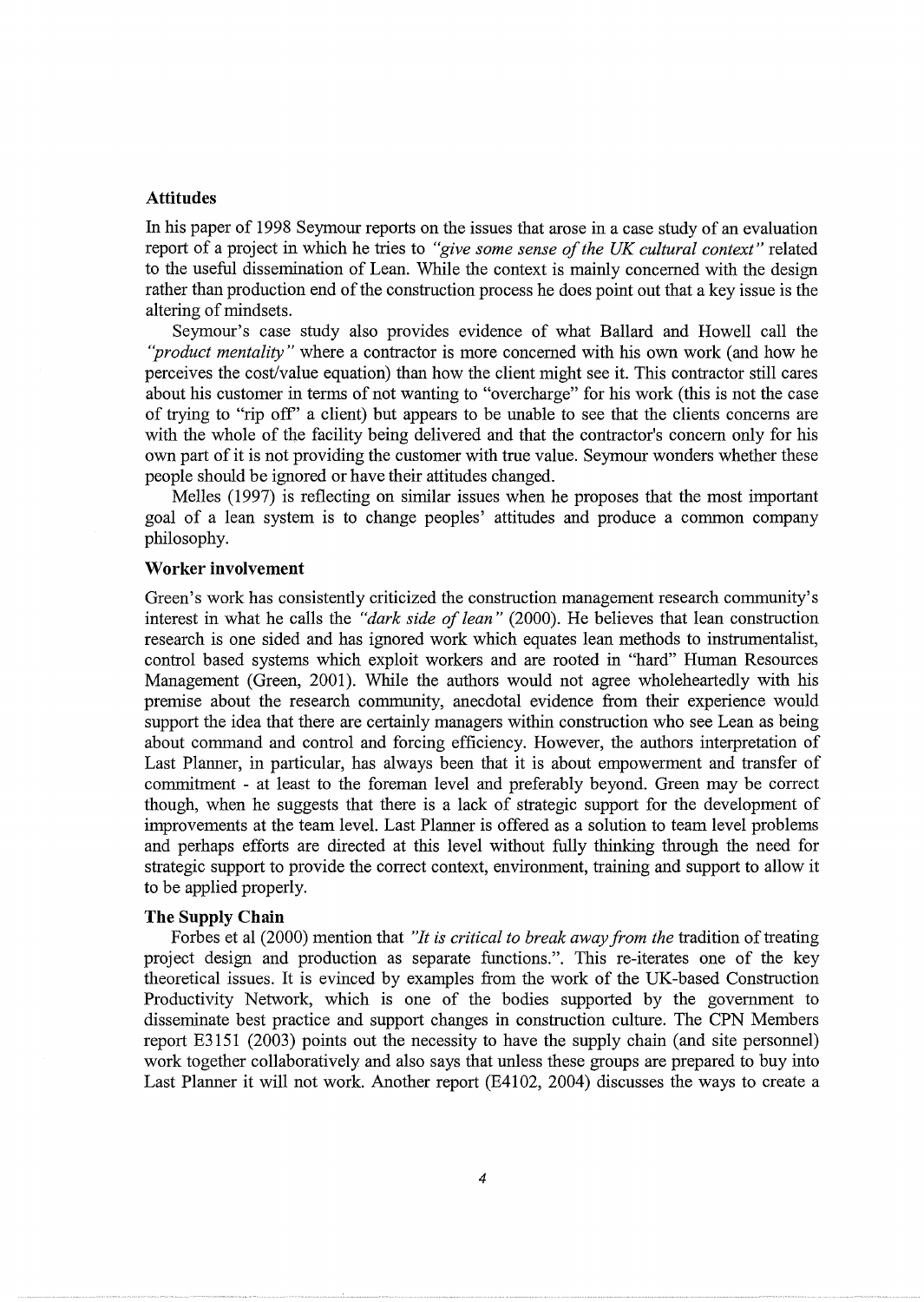collaborative culture and calls Last Planner "a collaborative method" a description that is at odds with Green's views.

## **Partnering and the role of subcontracting**

Miller et al (2002) support a view that the relationship between main contractors and subcontractors is fundamentally a transactional one where all parties try to obtain additional value at lowest cost. They argue that most subcontractors are small and are essentially different to larger main contractors but that the traditional nature of the relationship has seen Main Contractors attempt to take advantage. They contend that many subcontractors have difficulty seeing how innovations can add value to their existing methods and that they are so far from the client that they are also unlikely to obtain any benefit themselves from applying such innovations. Small subcontractors are seen to be *"individual decision making entities* " who can chose the level of their engagement with the process but who are remote from decision making and struggle for identity. The contract seeks to ensure project completion but does not motivate for improvement. This results in lack of trust and respect and poor communication and a consequent increase in self interest. They say *"it is therefore reasonable to conclude that all parties should be construed as being vital to the construction process"* and they suggest closer relationships are necessary. In their paper they consider two case studies based on transactional and relational approaches and contrast the levels of trust and willingness to engage between the two [in favour of relational]. They seem to suggest that there needs to be some form of harmonization [such as partnering] for lean construction innovations to succeed.

Forbes et al (2000) in their conclusions also believe that issues of trust and team building are important and that Partnering can support these by empowerment in decision making.

## **THE** CHALLENGE

These messages, arising from the literature, indicate the following cultural barriers to be significant for the successful implementation of innovations:

- There are deep-rooted historic problems with the industry. The basis of commercial engagement results in barriers caused by power imbalances, diversity of allegiance, interests and commitment.
- The results of the industry fragmentation and discontinuity producing a lack of trust and a climate of uncertainty in which actors in the process may seek the comforts of a command and control approach. This may be in particular with the "lower" levels of the workforce which results in their withholding of commitment and in them taking comfort in rigid approaches to how they behave.

The literature also suggests that proposals to counter-effect these problems could be based on relational approaches such as Partnering.

In inviting further work on the human aspects of implementation Alarcon and Conte quote Alarcon and Diethelm's list of organizational elements that are critical for successful implementation (2001). These are:

• A clear methodology, with well defined and rigorous strategies;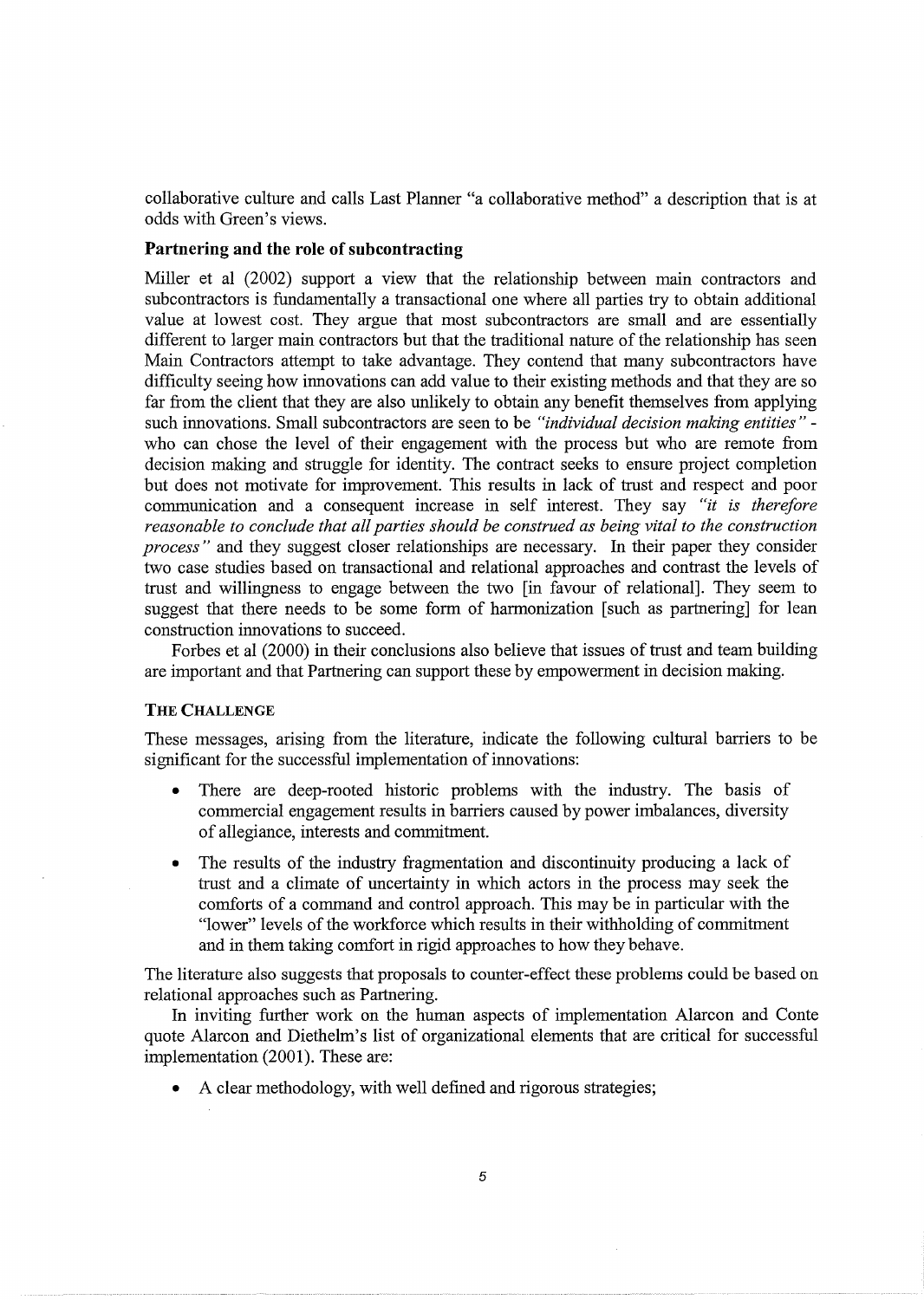- Clear signals and a high degree of commitment from upper management;
- Establishment of a special organization for implementation, with a clear and rigorous operation;
- Project managers or heads of department are key officers, both for leadership and commitment that they must exert as well as in removing barriers to the implementation of what is being promoted;
- Knowledge of both the "Lean" concepts and the implementation program is fundamental for the company's personnel. This requires effective for the company's personnel. This requires effective communication;
- The definition of functions, responsibilities and levels of authority of the companies project managers and/or professionals.

The authors propose to use this list to critically analyse their Last Planner research with a view to improving the implementation in future.

## THE ORIGINAL RESEARCH

## Research development and Aims and Objectives

The research arose from the company's regional management seeking to improve its planning performance and engaging Northumbria University to assist in this by training company personnel. The issue of Lean Construction was introduced in course development and in training sessions. There followed further discussions over a period of approximately two years during which senior managers in the company were persuaded to support a trial of the Last Planner system. The overall aims were to test the system on two major projects and to engage the company's staff and subcontractors with the process. The process was based upon the following:

- Northumbria University would be involved in the training of company staff and subcontractors on two major construction projects, on the use of the Last Planner system.
- Subcontractors would be involved in the weekly planning process
- Look-ahead schedules would be employed to ensure work is made ready to facilitate the achievement of weekly plans
- Weekly targets would be chosen from the look-ahead schedule, and agreed with the subcontractors
- Percentage Plan Completion [PPC] of the weekly targets would be analysed and discussed with the subcontractors, as a means to drive improvements.

The key issues to be considered in the implementation of the Last Planner research methodology would be that: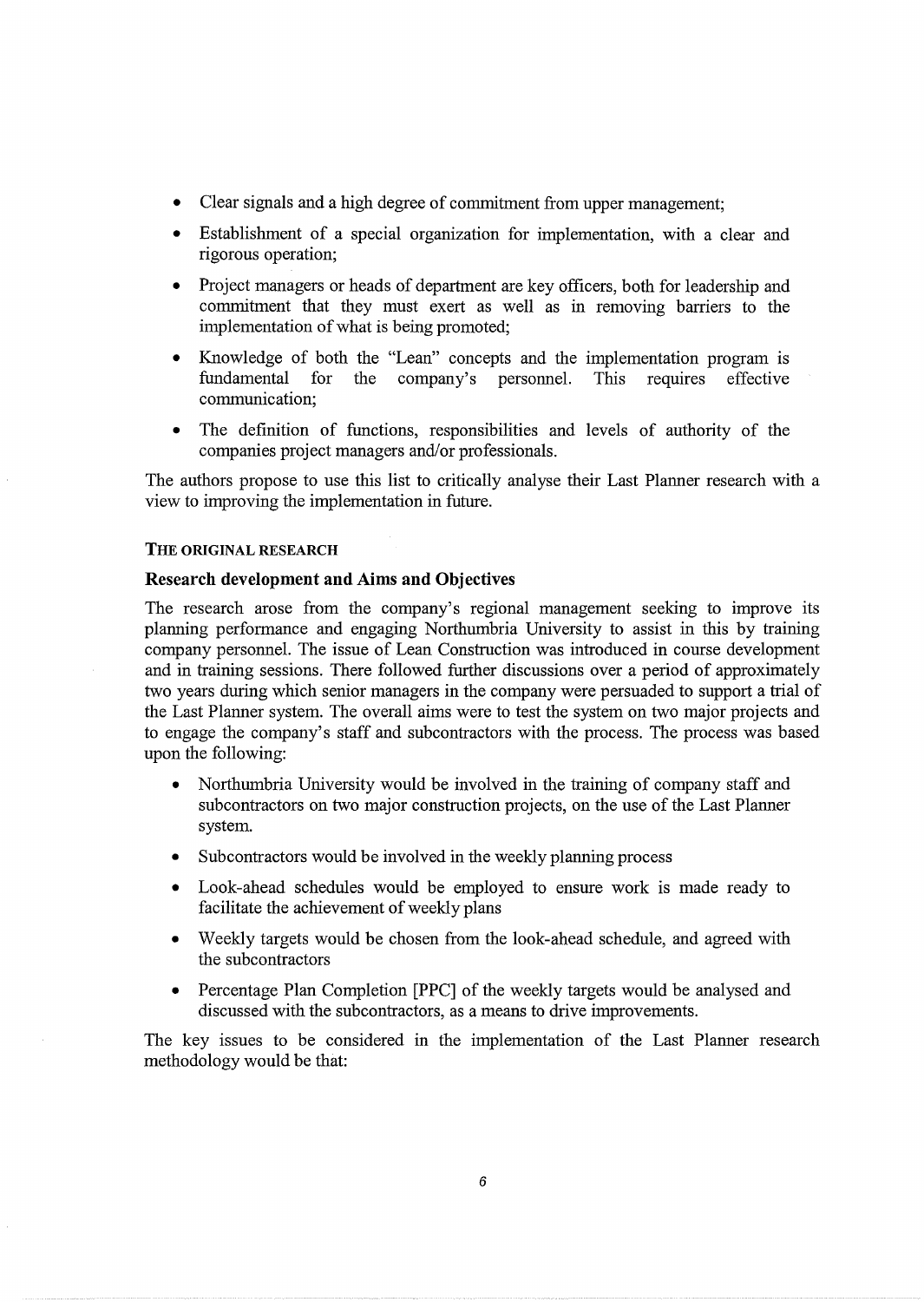- The research should be aimed at more complex projects, that are essentially non repetitive in nature as this is where the company seeks improvement
- The emphasis should be on practical application of the Last Planner methodology i.e. the site staff should be able to modify the system to suit the project situation
- The process would seek to engender ownership both of the plans and the method
- An attempt should be made to identify the barriers to implementation among the team
- The approach should reflect the opportunity to redefine larger problems into smaller achievable components, as a means to boost performance and reinforce culture change. (Small Wins).
- The approach should reflect the concept of the 'no-blame culture' as a basis for commitment planning and should consider whether this system will work as a means to engender mutual trust between the management team and the subcontractors (Promise Management).

## **Project** A

An initial meeting was held with the project team in May 2002, and several meetings followed over the subsequent three months to develop and agree the Last Planner methodology. It was clear that both the PM and the Planner took an active interest in the idea of using Last Planner as one of a number of tools to deliver on a very tight construction schedule. The meetings involved the PM, Construction Manager, Planner and Site Engineers, so that a wide range of staff had an understanding and interest in the development and implementation of the Last Planner methodology.

A 'gaming session', based on repetitive production control methods was held with the Management team, to illustrate the benefits of continuity and flow in a production system.

The University team's initial proposals were based on research papers on Last Planner and advice from seminars of the Lean Construction Institute. The project team, however, proposed to amend the system advocated by the researchers for application specifically to this project. They kept to the principles of Last Planner but developed their own forms, their own ideas of the correct timing and membership of meetings and used two "Lead Planners" to be the main drivers of *look-aheads* and to run the meetings. They used Last Planner for the finishing sections of the project, after the structure was erected. They also developed the University team's information into a specific presentation of Last Planner, for delivery to the subcontractors. This was produced on PowerPoint, and featured a series of highly visual images aimed at capturing the interest of the subcontractors. The Last Planner meetings and discussions were closely monitored by the researchers.

The results of the study were discussed in last year's paper (Johansen & Porter 2003) but essentially, while providing evidence of benefits in terms of the structure and discipline of the planning process and good support for the system from the company participants, the construction project finished behind programme, so it was difficult to argue that the use of Last Planner had been fully successful. The authors were able to identify where some of the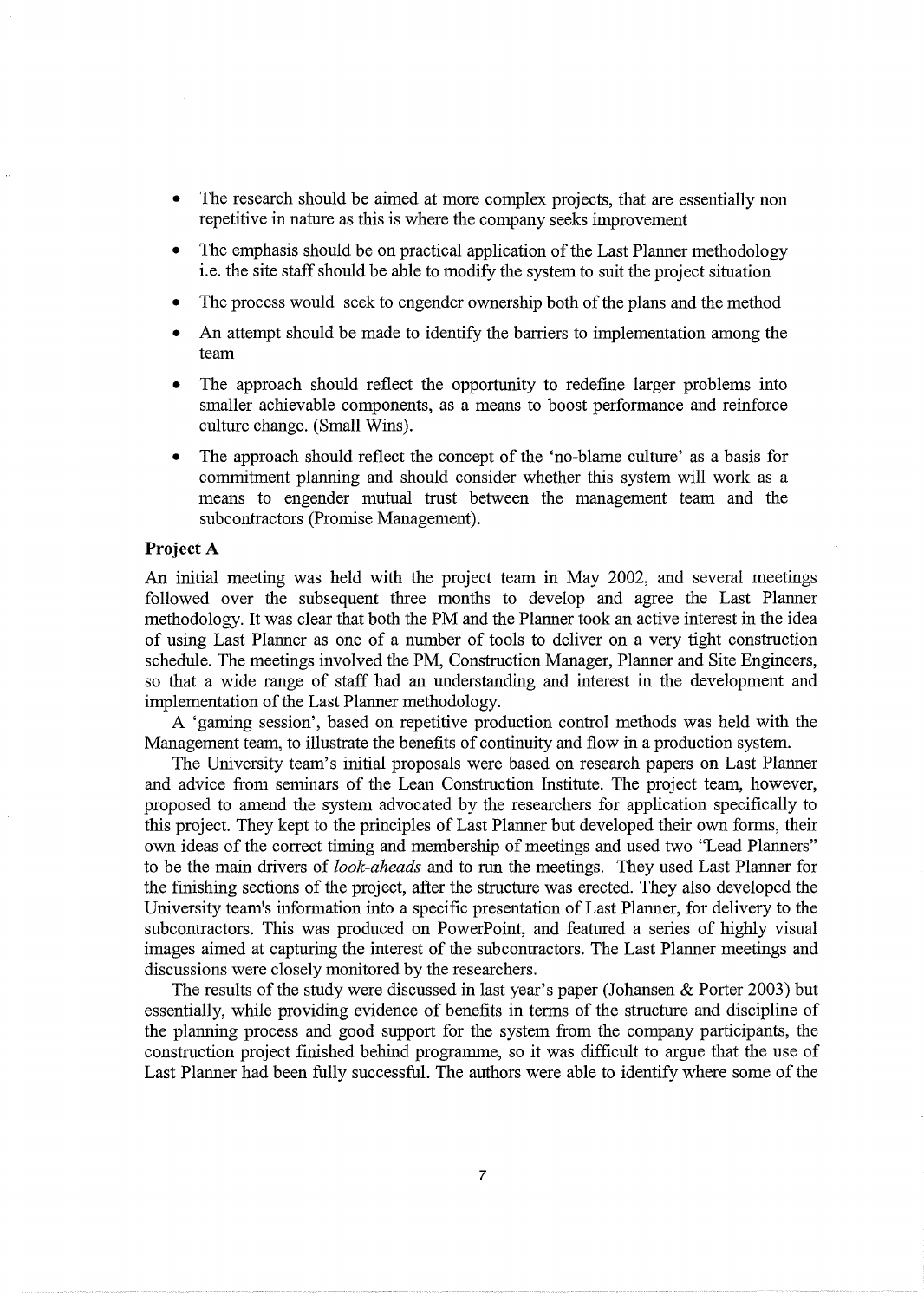problems and barriers had been and it was clear that many of these were cultural and organizational. Notwithstanding this point, the researchers and the project team were of the opinion that the project had benefited substantially from using the Last Planner methodology, and that without its use the construction project might have suffered a larger time overrun.

#### **Project B**

The initial meeting with the Project Manager was held in April 2002 to discuss Last Planner concepts, and the nature of the project. Two sessions were held in May 2002 to introduce the project principles respectively to the company team and to a range of representatives from the subcontractors. This centred on a presentation of the Last Planner system, including discussions of the possible benefits and of commitment needed. The company site manager, works manager, section engineers, foremen and design assistant attended the first meeting and the second added the subcontractors.

No-one on the project had any prior knowledge of Last Planner methodology. The presentation was mainly text-based and involved an explanation of the perceived problems in planning, and why the company has committed time and money to the research. The presentation particularly mentioned the reactive nature of current planning and the fact that earlier research within the company (Johansen 2002) had suggested that staff and subcontractors:- rarely *"know"* they often have to *"assume or guess"* and that the company existed in a "maybe" or "do our best" culture, instead of a culture of commitment. The presentation included at its core a matrix showing typical *laissez faire* planning practice, as compared with Lean Planning culture and stressed the transformation of uncertainty from an uncontrollable external factor to a proactive *'we control it'* culture. The staff and subcontractors were asked to concentrate on moving from the need to carry out each work package at maximum speed, to reducing variation and following a more coherent and consistent speed between tasks. They were also asked to think in terms of mutual interest rather than dumping problems and risk on others.

The Project Manager decided to focus the Last Planner activities specifically upon the brick and block-work. Meetings were held two to three times per week, with a focus on the co-ordination of the scaffolding and brickwork. The planning meetings were 'chaired' by a main contractor foreman and attended by the onsite foremen from the brickwork and scaffolding subcontractors. A researcher attended the meetings on a regular basis. This project produced similar results to project Project A in that those who participated felt that there were benefits in terms of communication and co-ordination from the meetings. Although the planning meetings benefited from both the brick / block work and scaffolding subcontractors attending the same meeting (compared with separate meetings for Project A), the benefits of involving the floor slab contractors were not considered, and perhaps as a direct consequence of this failure, subsequent problems in the interface between the floor slab and the brick façade of the building began to mount up. However, the Project Manager took little interest in the work and after the initial meeting the feeling among the research team was that he had bypassed the research work so that he could concentrate on the major day to day problems he had with a complex, tightly priced and ambitiously timetabled project. The project missed its handover deadline by many months.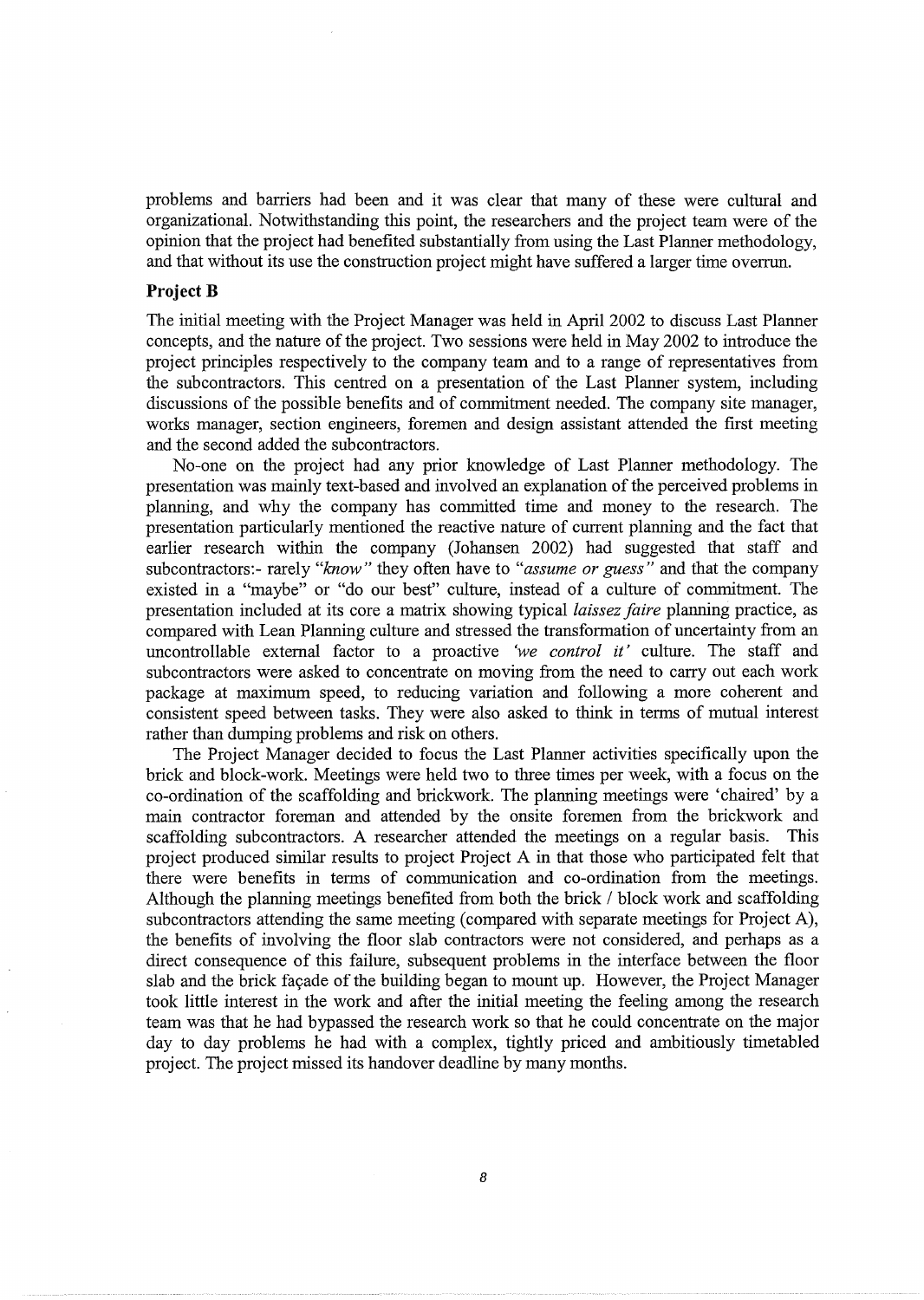#### **CRITICAL** ANALYSIS

## **Methodology and Strategy**

The authors discussed the research strategy in detail with the two Regional Directors who were sponsoring the work and three drafts of the aims, objectives and methodology were considered before the final proposal was put in place. The methodology appeared to be clear and well defined yet two clearly different approaches and levels of interest and commitment from the Project Managers on each project arose. It was felt that this could not be completely explained by their differing levels of knowledge of the technique before the research started. For Project A it appears that there were flaws which came from inconsistencies between some of the key issues from the methodology. In terms of the way the methodology was applied the researchers were conscious more of engendering ownership and they encouraged the site teams to take over the process and training as early as possible. Perhaps the researchers were too conscious that their own status as academics might produce a feeling among project personnel that the basic idea was not practically based. Certainly the development and encouragement of ownership down into the subcontractors was left in the main to the site team after the initial meetings. Perhaps this did not take enough account of the balance of power relationships between the parties.

## **High Level Commitment**

There was clear commitment from the two most senior managers in the regions. The way this was expressed to the site teams may have introduced another problem. Again the researchers were conscious of trying to generate ownership of something that they all felt would be beneficial to the team and did not want the problems of a prescriptive top down "order" from above getting in the way of the message that Last Planner was worth trying. What they ended up doing was relying on their ability to "sell" the message and allowing Project Manager B to say in part "I am not buying". Once it became clear that the pressure of work on Project Manager B meant that he saw the research as an additional burden which could be isolated and managed by a subordinate, the researchers did not feel comfortable in going back to the sponsor and asking for an intervention. In fact the researchers did, unsuccessfully, try further persuasion and particularly tried to sell the idea of a first run study for a repetitive section of the project which it was believed would have had benefits [the project had significant problems later with this part of the work]. Project A was a complete contrast but it is important to note that both the Project Manager and Planner on this job had heard of Last Planner and did not need anything more than an invitation to become involved.

#### **Organisation and definition of responsibilities**

This aspect of implementing the research methodology could be considered an area of weakness. Despite engaging a wide range of 'stakeholders' at an early stage, there was never a sufficiently rigorous control over the level of individual responsibilities and levels of authority, nor were expectations really discussed with the site team and then extended to the subcontractors. The team was allowed to decide how to implement the system in many ways. One example, on Project A, was that they had separate weekly meetings with each of the subcontractors involved in the finishings. In reviewing the original paper (Johansen and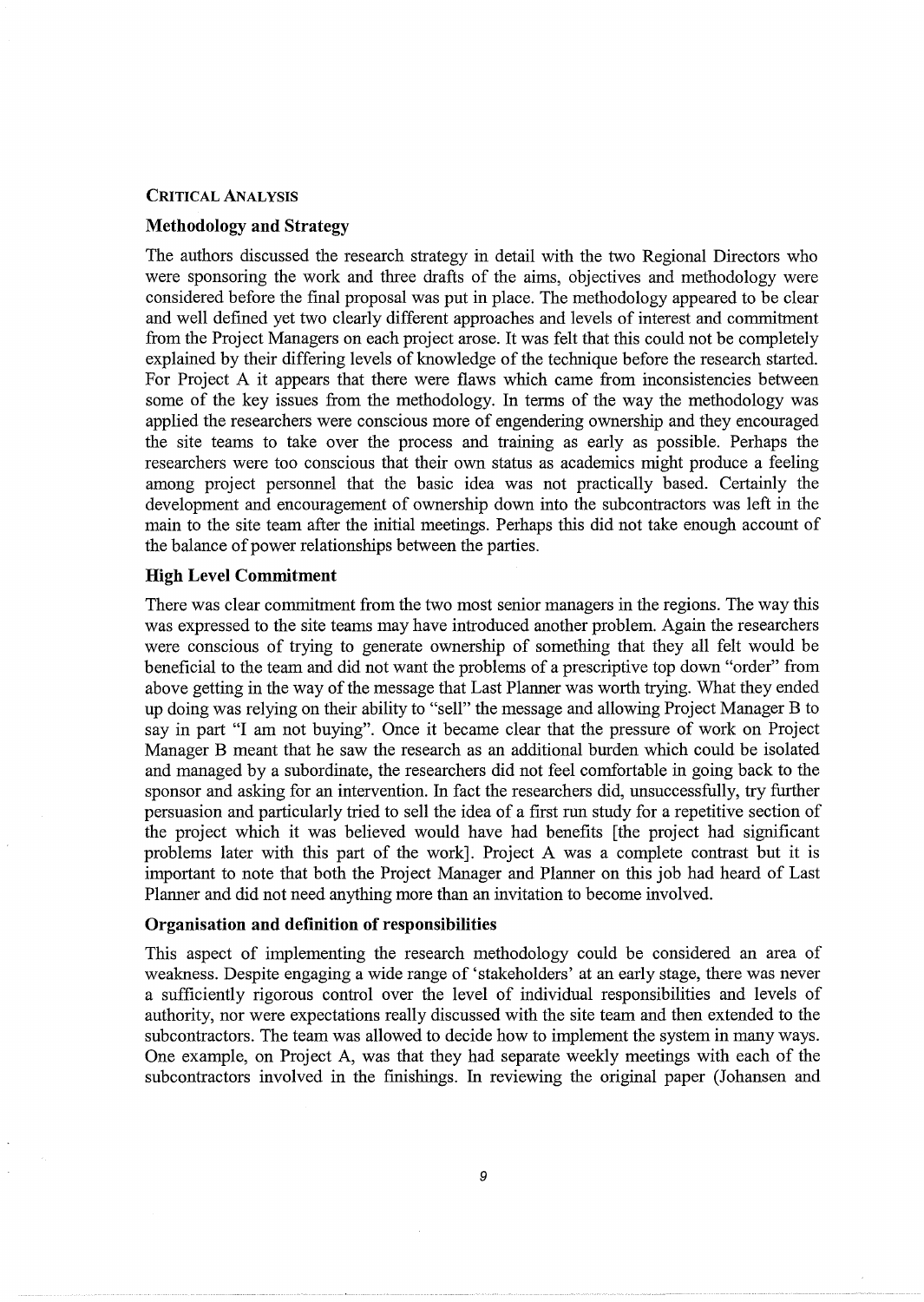Porter, 2003) Ballard pointed this out as a problem, as individual LP meetings failed to realize the benefits of co-ordination between the subcontractors. What is interesting here is that the decision to hold separate meetings was made in an attempt to overcome cultural problems. In many cases the power in the subcontractor was vested with the visiting supervisor and by meeting one supervisor at a time, the Lead Planner could take a flexible approach to meetings. If one supervisor could not make a particular meeting then the Lead Planner could meet another supervisor, or re-arrange the meeting. However the real Last Planners were perhaps the site foremen. The foremen had much better knowledge of activities on the ground, and could consequently make more realistic commitments regarding their targets for the next week's work, but they did not have the power, for example, to alter the labour resource without authority from the visiting supervisor. On those few occasions when both the travelling supervisor and the site foreman attended an LP meeting, it was clear that more progress was made. Is it possible that this sort of model for LP meetings could be more suited to cultural and organizational features of the UK construction industry? Or do we need to further explore the practicality of holding a single weekly LP meeting?

#### **Project Managers' role**

As mentioned above, there was a major contrast between the two Project Managers' attitudes and commitment. Within the limitations of the work that was carried out on Project B, however, this did not appear to be the major reason for the problems encountered in implementing the Last Planner system. It is true to say that a more direct intervention by the Project Manager in the brickwork package by encouraging more involvement from other key subcontractors would have assisted but the implementation problems noted were similar to those encountered on Project A where the Project Manager gave his full support and encouragement to the initiative.

#### **Lean Knowledge and Communication**

The method of developing Lean knowledge and the implementation programme among the site team was through the University providing initial training and for the site team to take over this role. It has already been mentioned that this transfer possibly took place too early. Project A is a better example of the original research proposal being put into practice and on this project many subcontractors were involved and communication was relatively effective [and considered to be better than on most projects]. The bespoke system of training and of implementing Last Planner on Project A has much merit and in our final report to the company we recommended that it be developed further. The problems identified on Project A are not felt to be associated with the level of knowledge or basic communication about Lean but more to do with the behaviour of the participants and their difficulty in changing from their traditional roles. There is be a greater need for the subcontractors to buy into the LP system and its merits.

#### **Culture, Organisation and Systems**

This is where the major criticisms of the research project can be made. The researchers assumed that a good idea executed by a committed team could overcome years of deeprooted problems and that Last Planner could, by itself, become a driver of change.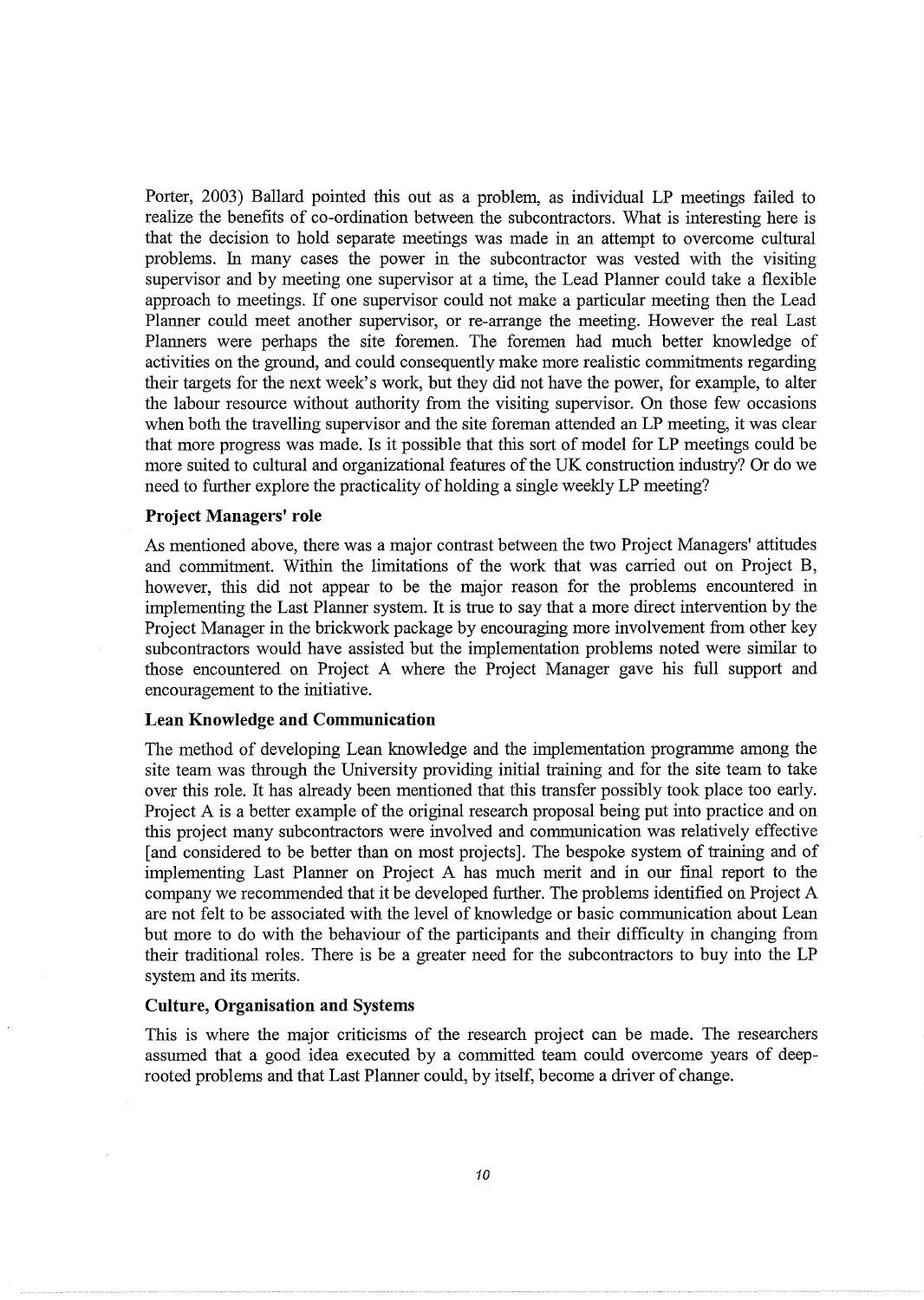The reality is that the problems encountered are so deep-seated that they cannot be solved by attempting to use one tool in isolation. Neither of the two projects was able to deliver a Last Planner system through their own direct labour because all work was subcontracted. The literature referenced above gives us a clear idea of the problems which subcontracting produces and which were clearly seen in both our projects. While there was a range of positive and negative behaviour there was a prevalence of issues associated with lack of trust and commitment, diverse allegiance and reliance on traditional, comfortable "norms".

This can also be seen in the broader supply chain. One of the intentions of the study was to involve the designers and clients' representatives in planning. This did not occur because the company felt that the research started too late in the project Perhaps such a holistic approach was expecting too much, too soon?

Of course none of this is new. Glenn Ballard in reviewing the paper for IGLCll said "/ *don't see anything here that is peculiar to the UK.. Development of subcontractor management capabilities is a frequent, problem also in the US., and I suspect, everywhere else as well. The opportunities appear to be in making effective use of the preferred supplier program, aligning incentives of all the players and implementing all-trade Last Planner meetings.* ".

## **Partnering**

The foregoing discussions lead to the issue of relational contracting and the use of preferred supply partners as a possible solution to cultural barriers. Unfortunately this is also a problem for the research. The limited number of subcontractors involved in the research in Project B indicates that it cannot necessarily be taken as a meaningful example. However, in Project A, all the finishing contractors on a £25 million project were involved and what is significant is that many of them were "preferred contractors" i.e. those with a special single or small multiple supplier arrangement with the main contractor. There was no consistency in behaviour. The preferred contractors were not always the most supportive and *vice versa.*  There were references from site staff to the fact that the preferred contractors were appointed through high level contacts and that in many cases the site foremen and workers knew very little about what this meant. Certainly there was evidence of "mutterings" about deals going on behind the scenes, and these may have served to undermine the legitimacy and authority of the formal LP meetings and of the staff of the main contractor

The authors have some experience of partnering in both its 'project-specific' and 'strategic' forms having facilitated partnering development workshops and carried out research in this area. One of the things they have realized is that, to use the American expression, there are many groups who *"talk the talk"* but few who *"walk the walk".* Those who truly engage with strategic partnering, in particular, have seen some spectacular success in terms of physical results and in culture change but successful ones also appear to believe that it is a long and hard road and believe that they are only starting the journey. Howell (1997) has said that *"Partnering can be a solution to the failure of central control to manage production in conditions of high uncertainty and complexity* ". This may be true but in the absence of an easy way to overcome the construction industry's traditional problems it may be the only way to begin to get Lean issues effectively into companies so that Lean can evolve and become the "new tradition".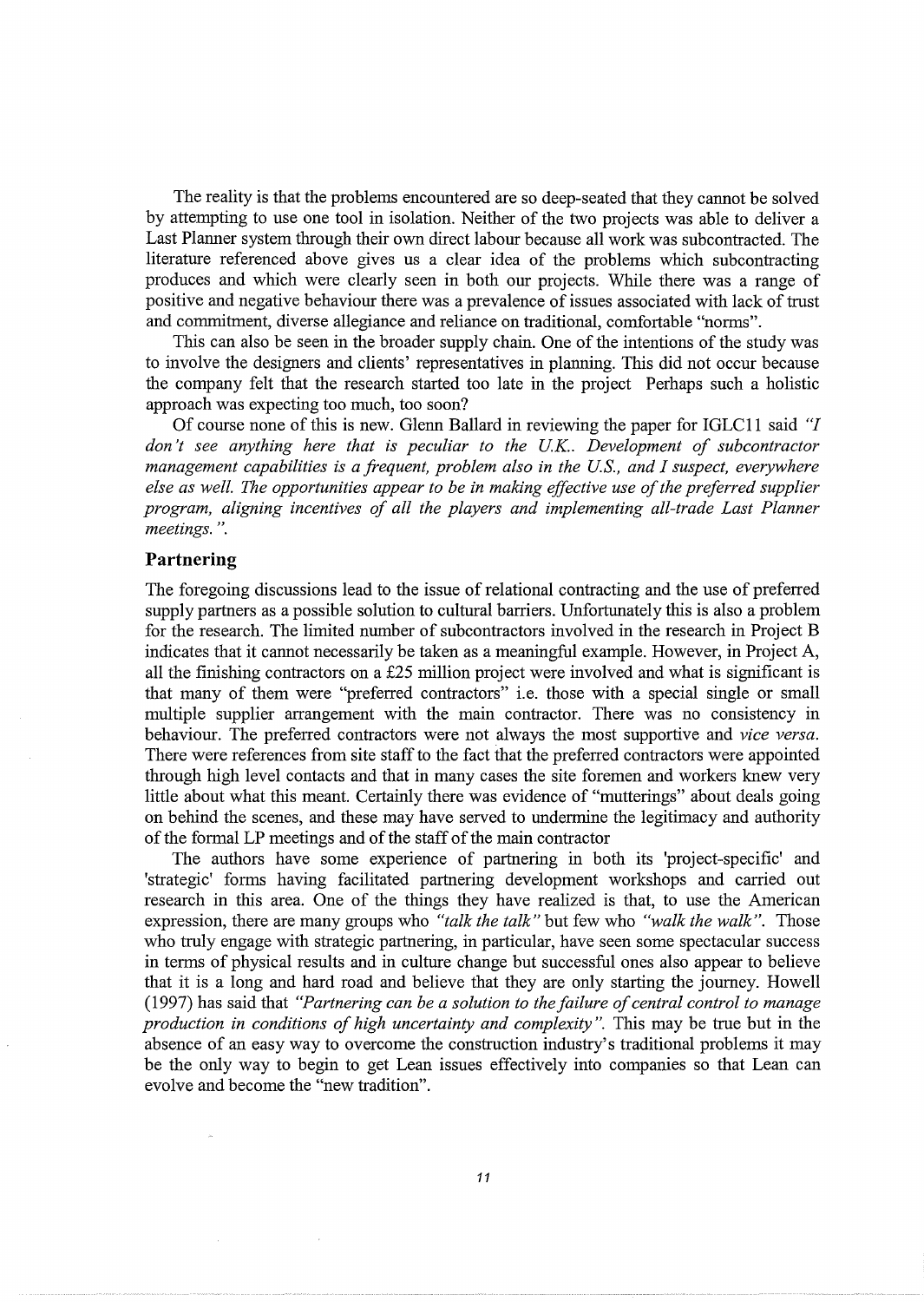#### **CONCLUSIONS**

The original research project was seriously affected by the cultural barriers indicated in the literature review. There were examples of the deep-rooted historic problems with the industry. Despite some successes with the Last Planner Methodology, analysis of the research notes indicates that the basis of commercial engagement did result in barriers caused by power imbalances, diversity of allegiance, interests and commitment. There was fragmentation and discontinuity, lack of trust and a climate of uncertainty and some actors did seek the comforts of a command and control approach, withheld their commitment and took rigid approaches to how they behaved.

The authors' attempts to improve implementation of Last Planner is rooted in a belief that they should be looking for research which benefits all levels of the UK construction industry. Throughout the last 50 years, when UK construction problems have been publicized and innovations suggested, there have always been progressive organizations that have sought improvement through innovative methods and have set examples for the industry. However, the industry has not essentially changed. There are currently companies that will argue that they are applying Lean innovations with some success and there are quasi-governmental bodies that are offering good support for disseminating the messages about these innovations. However, we are still searching for a method of implementation that will galvanize cultural change and see Lean Construction applied across the whole breadth of the industry - by, for example a small regional subcontractor as well as by organizations on nationally significant projects such as Terminal 5 at Heathrow.

To assist in achieving this goal, the authors, in this paper, have tried to be self-critical and look for better ways to implement Last Planner in the cultural context of the UK industry. The original methodology was partly flawed but possibly no more than many research projects: it involved people and that always produces problem of a sociological nature. Certainly we have produced more questions than answers. What has been learned is that Last Planner is not a stand-alone tool. It is part of the Lean Project Delivery System and needs to be considered as such. Furthermore, tools are ineffective without people who want to use them and therefore we believe that culture must change before the tools can be expected to work. The researchers intend to put this into practice by next working with maturing strategic partnering arrangements where culture change is already underway and by considering a broader approach to Lean, possibly by using the full LPDS or at least to take note of Ballard's point (2003) that Phase Scheduling has become a key part of Last Planner and broadening the application to include this.

## **REFERENCES**

- Alarcon, LF. Conte AS. (2003) White Paper. International Group for Lean Construction 11th annual conference, Blacksburg, Virginia. 22-24 July
- Andrews, J. Devonshire, A. (1993). Crossing Boundaries. London, Construction Industry Council.
- Ballard, G. Howell, G. (2003). An update on Last Planner. International Group for Lean Construction 11th annual conference, Blacksburg, Virginia. 22-24 July